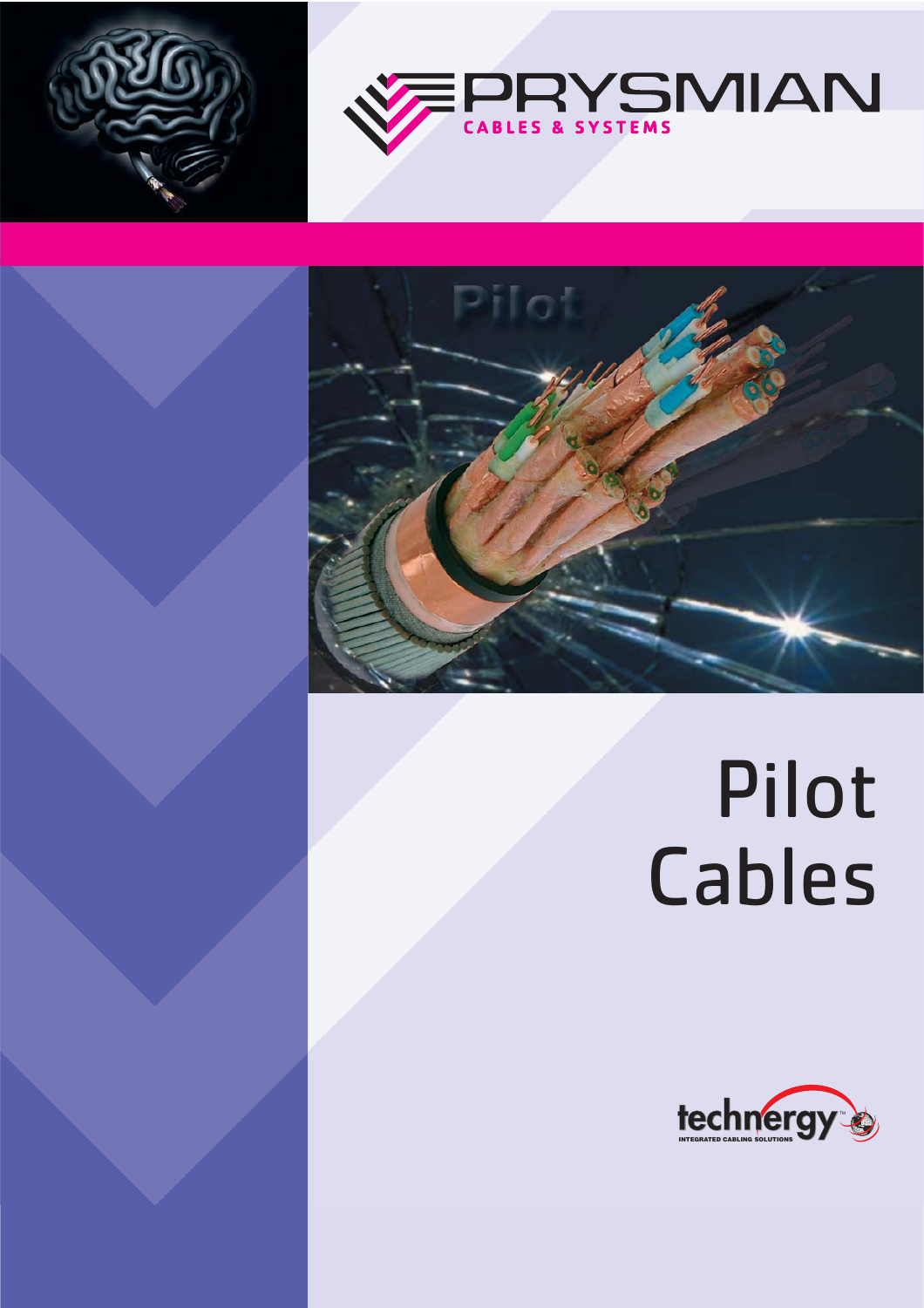## **Application**

Pilot cables are used for control, protection, signalling, telecommunications and data transmission purposes associated with power distribution and transmission systems.

Such systems are mainly operated by the electrical supply industry and similar applications occur in many industrial systems.

Pilot cables are insulated with special materials which are designed to protect them from the danger of induced voltages coming from other cable circuits in close proximity (for example, faults in high voltage power cable circuits). An over voltage in the pilot cable cores may compromise alarm systems, prevent the proper operation of

### **Benefits**

#### **> High Transmission Performance**

- Ensures high transmission characteristics (low capacitance, attenuation and cross-talk) over a very wide range of frequencies.
- Allows future technological upgrade of auxiliary systems (e.g., higher working frequency or higher bit rate).

#### **> Multifunctionality > Customised Cable**

- Provides controlling, instrumentation and telecommunication services.
- Permits integration with interstitial fibre optic cables.
- Allows Utilities to grow their business to encompass further services.

#### **> Power System Integrity**

- Preserves the HV system from electrical fault "chain effects" and permanent damage.
- Reduces HV system maintenance and repair costs.

### **Engineering**

- Technical assistance and pilot cable specification based on the customer's requirements.
- Customised lengths for specific installation requirements.
- Pilot cable testing based on proprietary facilities.

#### **> Induced overvoltage control**

- Avoids permanent damage from short-circuits on electronic equipment such as instrumentation, control and telecommunication systems, both at head-end terminals and substations.
- Reduces risk of electric shocks and injuries to people working on current maintenance and repairs.
- Fail-safe performance customised for the customer's specific electrical protection systems.



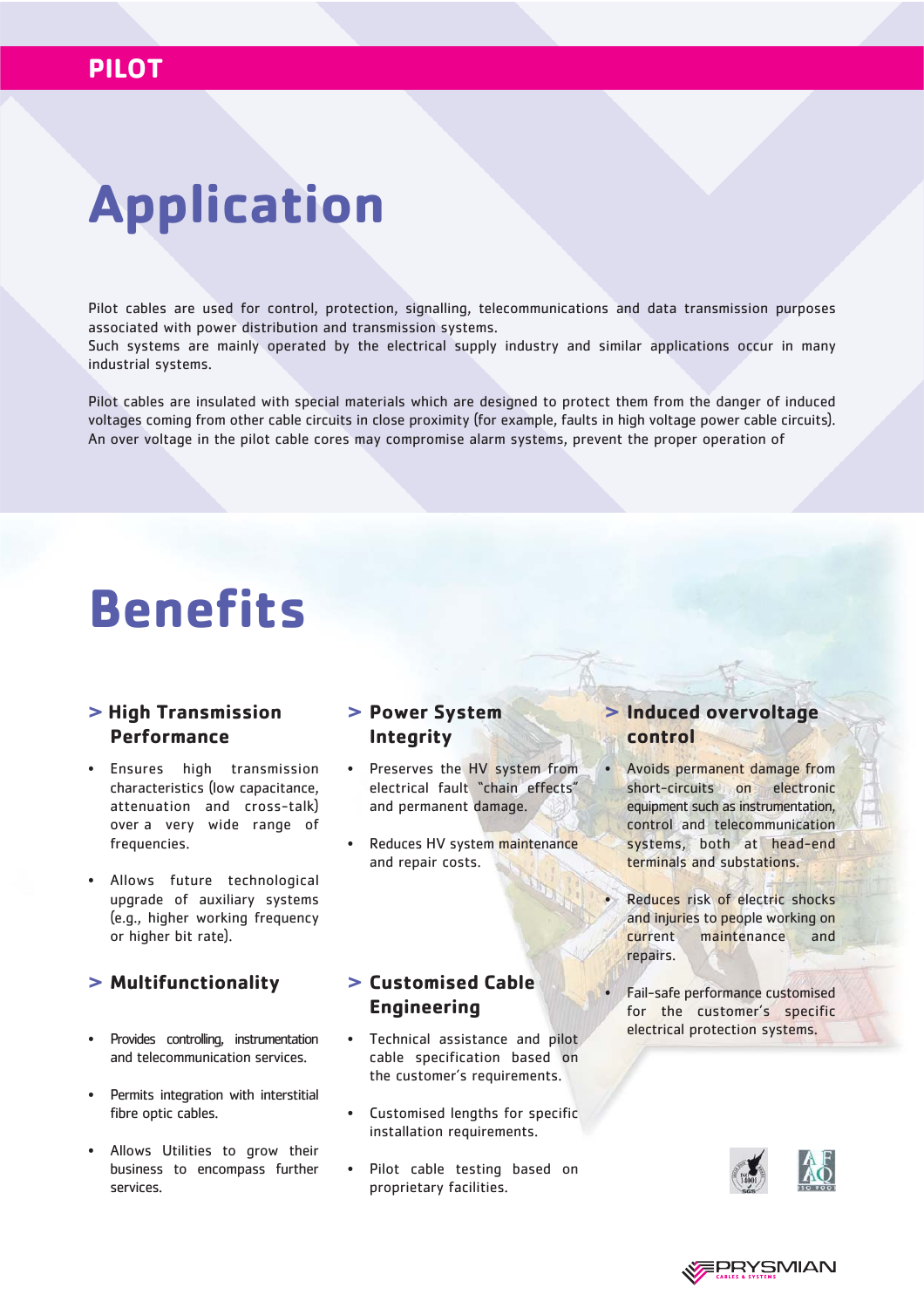#### **SAFE TRANSMISSION UNDER THE MOST SEVERE EMI CONDITIONS**

protection equipment, resulting in severe damage to the power system.

Technergy<sup>™</sup> Pilot cables protects the system from dangerous induced voltages and EMC problems through different shielding types designed for specific operating conditions.

Screens provide a reduction factor that restricts the over voltage on the cable core up to 1/10th of the induced voltage (see the test plot, elsewhere in this brochure).

Technergy<sup>™</sup> Pilot cables offer utilities, specifiers, contractors, system designers and installers the following benefits:





#### **> Typical Intrinsic Reduction Factor at 50 Hz**

![](_page_2_Figure_8.jpeg)

**PRYSMIAN**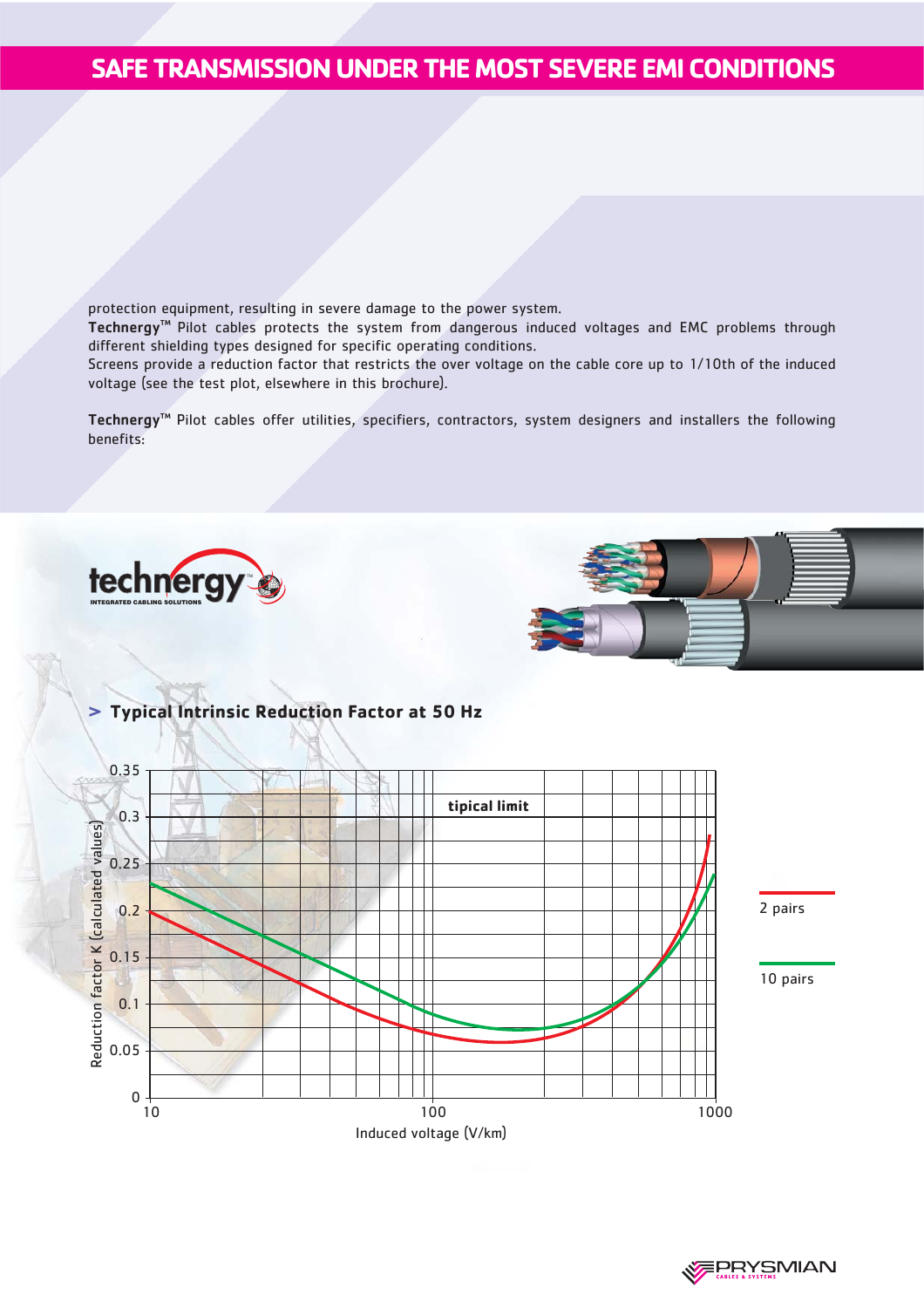#### **PILOT**

### **About us**

Prysmian Cables & Systems is a world-class multinational company. Founded in 1872 as "Ditta Pirelli & C.", it has achieved a leading position for more than a century of operations in its two key international markets - "Energy Cables & Systems" and "Telecom Cables & Systems".

Prysmian Cables and Systems is the world's largest manufacturer of power and telecommunications cables, with 52 manufacturing facilities in 21 countries in five continents and a market share in excess of 10%.

Prysmian Energy Cables and Systems is a global solutions provider, offering a wide range of integrated solutions, such as cable systems, system design and engineering, project management, installation and post-sale services.

Prysmian Energy Cables and Systems concentrates on continuous product innovation and on achieving a competitive edge by focusing on research and development. This is done through Prysmian's own R&D centres and by co-operating with universities, scientific institutions and above all, our customers. Prysmian's world-wide organisation makes and delivers advanced technological solutions to customers anywhere in the world.

![](_page_3_Picture_6.jpeg)

Prysmian's TECHNERGY integrated cabling solutions<sup>TM</sup> is one of the world's most comprehensive and technologically advanced answers to industry, infrastructure, contractors and OEM's specific requirements.

TECHNERGY integrated cabling solutions™ are designed and structured into twelve different product lines. Each of these offer tailored designs and added value solutions to the most diverse functional and environmental requirements in the following fields:

- **>** Trains **>** Cranes & Mobile Equipments
- **>** Marine **>** Electro-Mechanical
- **>** Oil & Gas **>** Data & Communication
- **>** Plant & Petrochem **>** Transportation Infrastuctures
- **>** Mining & Tunnelling **>** Building & Civil Engineering
- **>** Defence **>** Power Plants

To find out more about the TECHNERGY integrated cabling solutions™, Prysmian Cables and Systems invites you to visit the web site: www.prysmian.com

![](_page_3_Picture_16.jpeg)

![](_page_3_Picture_17.jpeg)

Courtesy of Enel Distribuzione

![](_page_3_Picture_19.jpeg)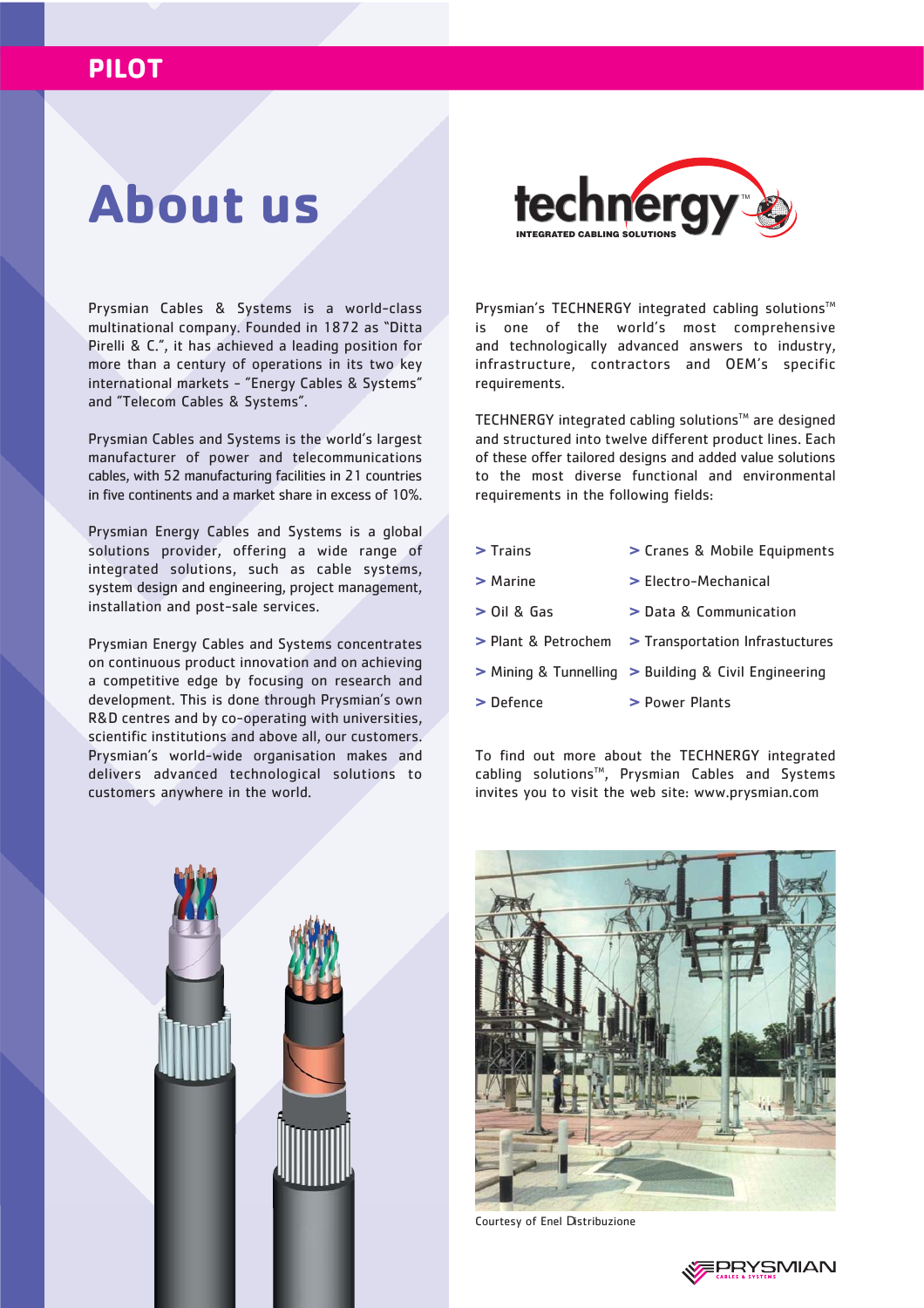## **Cable families at a glance**

#### **> PILOT CABLES 5 kV RATED: PE Insulated Al/PET or Copper Tape Collective Screen - Steel Wire Armoured or Double Steel Tape**

| <b>Cable description</b>                                                                                                                                                                                                                                                   | <b>Electrical characteristics at 20 C</b>                           |               |       |  |  |  |  |  |
|----------------------------------------------------------------------------------------------------------------------------------------------------------------------------------------------------------------------------------------------------------------------------|---------------------------------------------------------------------|---------------|-------|--|--|--|--|--|
| Conductor                                                                                                                                                                                                                                                                  | D.C. conductor resistance                                           |               |       |  |  |  |  |  |
| Annealed plain copper solid conductor.<br>Insulation                                                                                                                                                                                                                       | $1,5$ mm <sup>2</sup> conductor<br>Max.                             | $\Omega$ /km  | 12,1  |  |  |  |  |  |
| Solid Polyethylene, nominal thickness $\geq 0.5$ mm.                                                                                                                                                                                                                       | 2,5 mm <sup>2</sup> conductor<br>Max.                               | $\Omega$ /km  | 7,41  |  |  |  |  |  |
| <b>Cabling element</b>                                                                                                                                                                                                                                                     | Minimum D.C. insulation resistance<br>Min.                          | $M \times km$ | 10000 |  |  |  |  |  |
| Two insulated conductors uniformly twisted together to<br>form a pair.<br><b>Pair Identification</b>                                                                                                                                                                       | <b>Nominal</b><br>mutual capacitance at 800 Hz                      | nF/km         | 55    |  |  |  |  |  |
| According to BS 3573 tab. 3.<br><b>Cable Assembly</b><br>Pairs are assembled together in concentric layers.<br>Core wrapping<br>Non-hygroscopic tape applied over the cable assembly.<br><b>Collective Screen</b><br>Aluminium/polyester foil screen applied in continuous | Maximum capacitance<br>pF/500m<br>unbalanced pair to pair at 800 Hz |               |       |  |  |  |  |  |
|                                                                                                                                                                                                                                                                            | D.C. voltage test for 1 minute<br>conductor/conductor               | kV            | 7,5   |  |  |  |  |  |
|                                                                                                                                                                                                                                                                            | conductors/screen and armour                                        | kV            | 7,5   |  |  |  |  |  |
| electrical contact with tinned copper drain wire<br>(copper tape screen also available).                                                                                                                                                                                   | Nominal attenuation at 1 kHz                                        |               |       |  |  |  |  |  |
| Inner Sheath                                                                                                                                                                                                                                                               | $1.5$ mm <sup>2</sup> conductor<br>٠                                | dB/km         | 0,55  |  |  |  |  |  |
| Black polyethylene.<br>Armouring                                                                                                                                                                                                                                           | $2,5$ mm <sup>2</sup> conductor                                     | dB/km         | 0,45  |  |  |  |  |  |
| Galvanised steel wire or double steel tape.                                                                                                                                                                                                                                | Nominal impedance at 1 kHz                                          |               |       |  |  |  |  |  |
| <b>Outer Sheath</b><br>Black flame retardant PVC sheath.                                                                                                                                                                                                                   | $1,5$ mm <sup>2</sup> conductor                                     | $\Omega$      | 260   |  |  |  |  |  |
|                                                                                                                                                                                                                                                                            | $2,5$ mm <sup>2</sup> conductor                                     | Ω             | 210   |  |  |  |  |  |
|                                                                                                                                                                                                                                                                            |                                                                     |               |       |  |  |  |  |  |

#### **Conductor Size**

|                                        | <b>Conductor Size</b><br>$1.5$ mm <sup>2</sup> |        |         |                    |                    |         |            |        |                          |            |        |         |
|----------------------------------------|------------------------------------------------|--------|---------|--------------------|--------------------|---------|------------|--------|--------------------------|------------|--------|---------|
| <b>Screening</b><br><b>AI/PET tape</b> |                                                |        |         |                    | <b>COPPER tape</b> |         |            |        |                          |            |        |         |
| Armouring                              | <b>Steel Wires</b><br><b>Double Steel Tape</b> |        |         | <b>Steel Wires</b> |                    |         |            |        | <b>Double Steel Tape</b> |            |        |         |
|                                        | ext. diam.                                     | weight | lengths | ext. diam.         | weight             | lengths | ext. diam. | weight | lengths                  | ext. diam. | weight | lengths |
| n of pairs                             | mm                                             | kg/km  | m       | mm                 | kg/km              | m       | mm         | kg/km  | m                        | mm         | kg/km  | m       |
| 5                                      | 21                                             | 760    | 1000    | 19                 | 535                | 1000    | 21         | 810    | 1000                     | 19         | 570    | 1000    |
| 10                                     | 27                                             | 1305   | 1000    | 25                 | 825                | 1000    | 27         | 1365   | 1000                     | 25         | 880    | 1000    |
| 15                                     | 30                                             | 1605   | 1000    | 28                 | 1110               | 1000    | 30         | 1680   | 1000                     | 28         | 1170   | 1000    |
| 20                                     | 33                                             | 1930   | 1000    | 30                 | 1335               | 1000    | 33         | 2020   | 1000                     | 30         | 1410   | 1000    |
| 30                                     | 39                                             | 2780   | 1000    | 37                 | 2070               | 1000    | 39         | 2880   | 1000                     | 37         | 2150   | 1000    |

#### **Conductor Size**

| <b>Conductor Size</b> |                                                |        |         |                                   |        | $2.5 \, \text{mm}^2$ |                          |        |         |            |        |         |
|-----------------------|------------------------------------------------|--------|---------|-----------------------------------|--------|----------------------|--------------------------|--------|---------|------------|--------|---------|
| <b>Screening</b>      |                                                |        |         | AI/PET tape<br><b>COPPER tape</b> |        |                      |                          |        |         |            |        |         |
| Armouring             | <b>Double Steel Tape</b><br><b>Steel Wires</b> |        |         |                                   |        | <b>Steel Wires</b>   | <b>Double Steel Tape</b> |        |         |            |        |         |
|                       | ext. diam.                                     | weight | lengths | ext. diam.                        | weight | lengths              | ext. diam.               | weight | lengths | ext. diam. | weight | lengths |
| n of pairs            | mm                                             | kg/km  | m       | mm                                | kg/km  | m                    | mm                       | kg/km  | $m$     | mm         | kg/km  | m       |
| 5                     | 23                                             | 940    | 1000    | 21                                | 660    | 1000                 | 23                       | 995    | 1000    | 22         | 710    | 1000    |
| 10                    | 31                                             | 1640   | 1000    | 28                                | 1125   | 1000                 | 31                       | 1715   | 1000    | 29         | 1185   | 1000    |
| 15                    | 35                                             | 2130   | 1000    | 32                                | 1485   | 1000                 | 35                       | 2225   | 1000    | 33         | 1595   | 1000    |
| 20                    | 38                                             | 2760   | 1000    | 35                                | 1860   | 1000                 | 38                       | 2835   | 1000    | 35         | 1940   | 1000    |
| 30                    | 45                                             | 3720   | 500     | 43                                | 2875   | 500                  | 45                       | 3830   | 500     | 43         | 2995   | 500     |

![](_page_4_Picture_7.jpeg)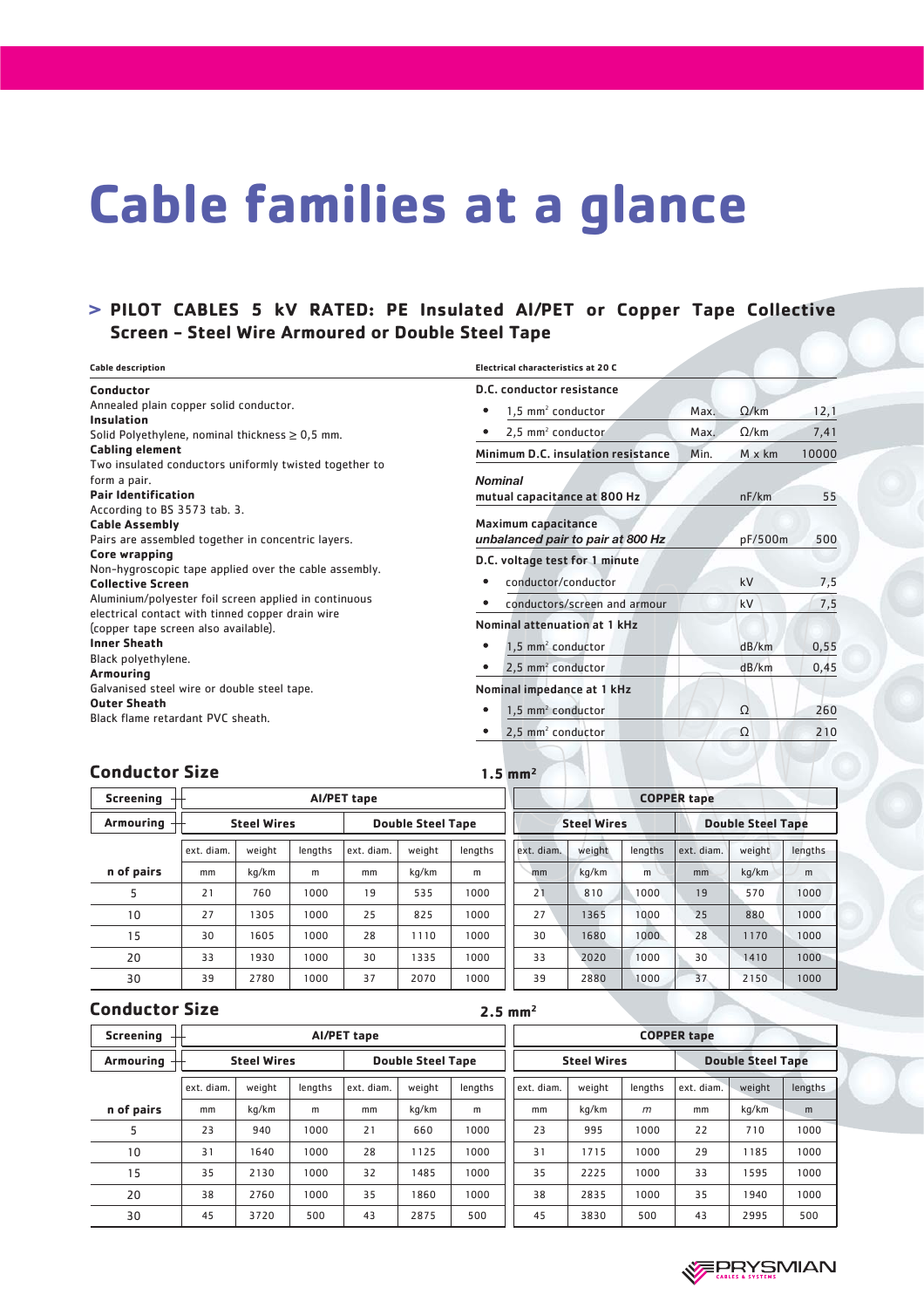#### **> PILOT CABLES 15 kV RATED: PE Insulated - Copper Tape Collective Screen - Steel Wire or Double Steel Tape Armour**

| <b>Cable description</b>                                                                             | <b>Electrical characteristics at 20 C</b>    |                      |       |  |  |  |  |  |
|------------------------------------------------------------------------------------------------------|----------------------------------------------|----------------------|-------|--|--|--|--|--|
| Conductor                                                                                            | D.C. conductor resistance                    |                      |       |  |  |  |  |  |
| Annealed plain copper solid conductor.<br><b>Insulation</b>                                          | $1,5$ mm <sup>2</sup> conductor<br>Max.      | $\Omega$ /km         | 12,1  |  |  |  |  |  |
| Solid Polyethylene, nominal thickness $\geq 0.8$ mm.                                                 | $2.5$ mm <sup>2</sup> conductor              | $\Omega$ /km<br>Max. | 7,41  |  |  |  |  |  |
| <b>Cabling element</b>                                                                               | Minimum D.C. insulation resistance<br>Min.   | M x km               | 10000 |  |  |  |  |  |
| Two insulated conductors uniformly twisted together to<br>form a pair.<br><b>Pair Identification</b> | <b>Nominal</b>                               | nF/km                |       |  |  |  |  |  |
| According to BS 3573 tab. 3.                                                                         | mutual capacitance at 800 Hz                 |                      | 50    |  |  |  |  |  |
| <b>Cable Assembly</b>                                                                                | Maximum capacitance                          |                      |       |  |  |  |  |  |
| Pairs are assembled together in concentric layers.                                                   | unbalanced pair to pair at 800 Hz<br>pF/500m |                      |       |  |  |  |  |  |
| <b>Core wrapping</b>                                                                                 | D.C. voltage test for 1 minute               |                      |       |  |  |  |  |  |
| Non-hygroscopic tape applied over the cable assembly.<br><b>Collective Screen</b>                    | conductor/conductor                          | kV                   | 15    |  |  |  |  |  |
| Copper tape screen.                                                                                  | conductors/screen and armour                 | kV                   | 22,5  |  |  |  |  |  |
| <b>Inner Sheath</b><br>Black polyethylene.                                                           | Nominal attenuation at 1 kHz                 |                      |       |  |  |  |  |  |
| <b>Armouring</b>                                                                                     | $1,5$ mm <sup>2</sup> conductor              | dB/km                | 0,50  |  |  |  |  |  |
| Galvanised steel wire or double steel tape.<br><b>Outer Sheath</b>                                   | $2.5$ mm <sup>2</sup> conductor              | dB/km                | 0,40  |  |  |  |  |  |
| Black flame retardant PVC sheath.                                                                    | Nominal impedance at 1 kHz                   |                      |       |  |  |  |  |  |
|                                                                                                      | $1,5$ mm <sup>2</sup> conductor              | Ω                    | 290   |  |  |  |  |  |
|                                                                                                      | $2.5$ mm <sup>2</sup> conductor              | Ω                    | 230   |  |  |  |  |  |

#### **Conductor Size**

| Screening $-$   |            |                    | <b>COPPER tape</b> |            |                          |         |
|-----------------|------------|--------------------|--------------------|------------|--------------------------|---------|
| Armouring       |            | <b>Steel Wires</b> |                    |            | <b>Double Steel Tape</b> |         |
|                 | ext. diam. | weight             | lengths            | ext. diam. | weight                   | lengths |
| n of pairs      | mm         | kg/km              | m                  | mm         | kg/km                    | m       |
|                 | 26         | 1180               | 1000               | 23         | 745                      | 1000    |
| 10              | 33         | 1730               | 1000               | 30         | 1155                     | 1000    |
| 15              | 34         | 1975               | 1000               | 31         | 1385                     | 1000    |
| 20              | 38         | 2570               | 1000               | 35         | 1710                     | 1000    |
| 30 <sup>°</sup> | 44         | 3345               | 500                | 41         | 1535                     | 500     |

#### **Conductor Size**

#### **2.5 mm2**

| <b>Screening</b><br>$^{+}$ | <b>COPPER tape</b> |                    |         |            |                          |         |  |
|----------------------------|--------------------|--------------------|---------|------------|--------------------------|---------|--|
| Armouring                  |                    | <b>Steel Wires</b> |         |            | <b>Double Steel Tape</b> |         |  |
|                            | ext. diam.         | weight             | lengths | ext. diam. | weight                   | lengths |  |
| n of pairs                 | mm                 | kq/km              | m       | mm         | kg/km                    | m       |  |
| п                          | 28                 | 1405               | 500     | 26         | 940                      | 500     |  |
| 10                         | 37                 | 2320               | 500     | 34         | 1490                     | 500     |  |
| 15                         | 38                 | 2710               | 500     | 35         | 1825                     | 500     |  |
| 20                         | 4 <sub>3</sub>     | 3265               | 500     | 40         | 2490                     | 500     |  |
| 30                         | 50                 | 4650               | 500     | 47         | 3390                     | 500     |  |

![](_page_5_Picture_7.jpeg)